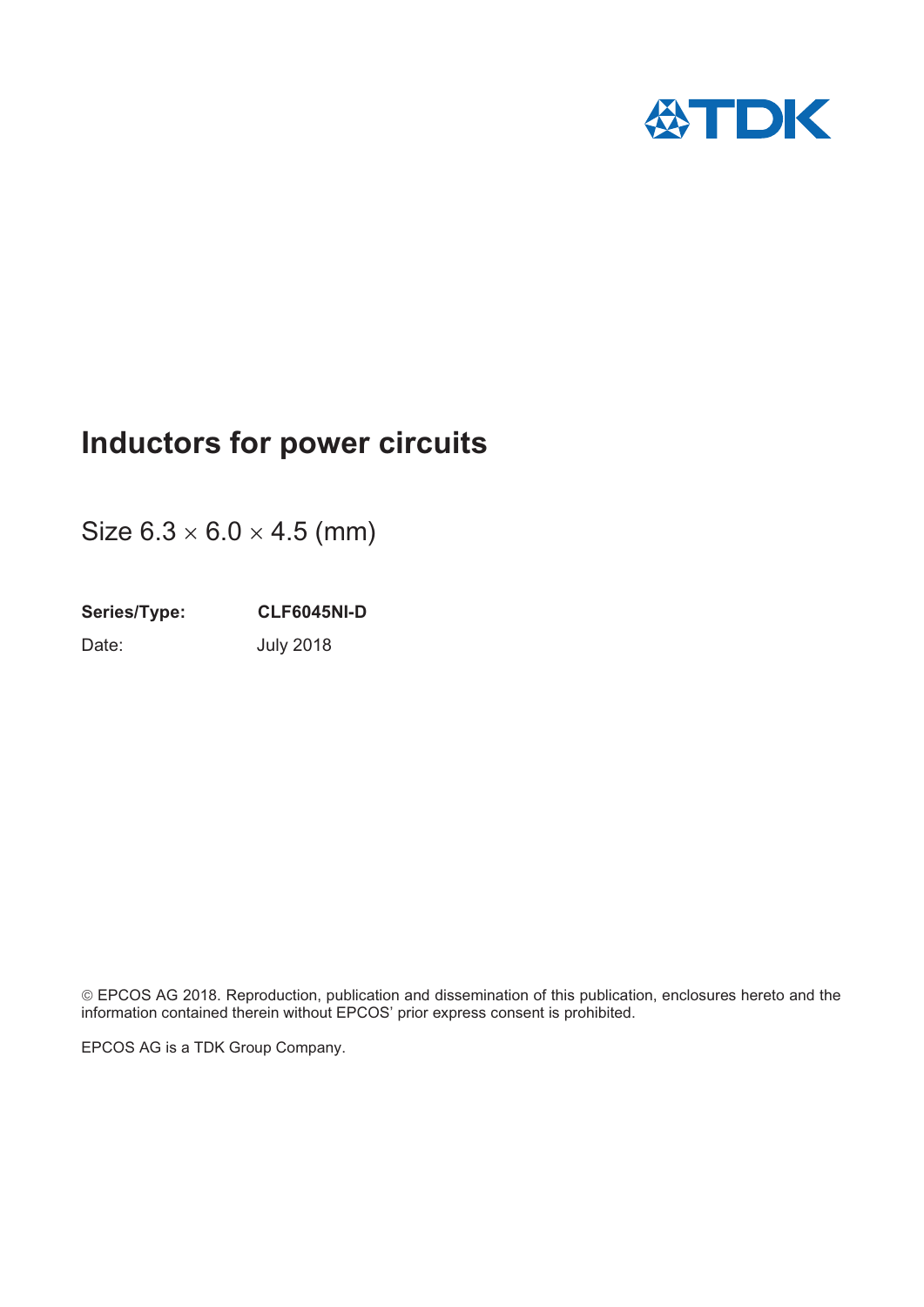

**Size 6.3 x 6.0 x 4.5 (mm)**

**SMD** 

**2** 07/18

### **Rated inductance 1 ... 470 μH Rated current 0.41 ... 4.80 A**

### **Construction**

- Ferrite core
- Magnetically shielded
- Winding: enamel copper wire
- Winding welded to terminals

### **Features**

- High mechanical robustness
- High rated current, low DC resistance
- Temperature range up to  $+150$  °C
- Suitable for lead-free reflow soldering as referenced in JEDEC J-STD 020D
- Qualified to AEC-Q200
- RoHS-compatible

## **Applications**

- DC/DC converters
- Automotive electronics
- Filtering of supply voltages
- Coupling, decoupling

### **Terminals**

- Base material Cu
- terminal finish Sn (lead-free)
- Electro-plated

### **Marking**

- Marking on component: L value ( $\mu$ H, coded), serial number, underscore, manufacturing date (YWWD), winding end marking
- Minimum data on reel: Manufacturer, ordering code, L value, quantity, date of packing

### **Delivery mode and packing unit**

- 16-mm blister tape, wound on 330-mm  $\emptyset$  reel
- Packing unit: 1000 pcs./reel



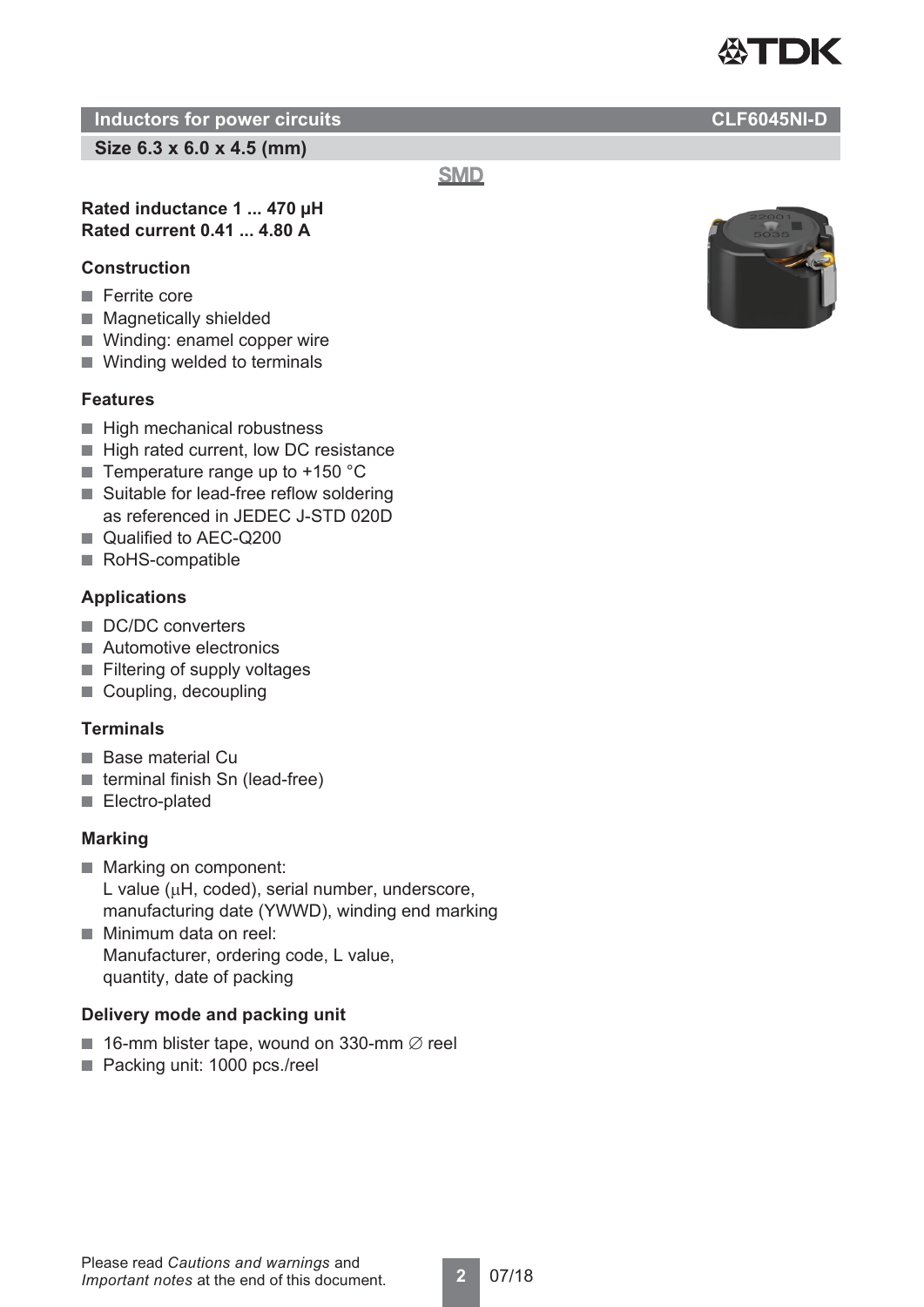# **公TDK**

### **Inductors for power circuits CLF6045NI-D**

**Size 6.3 x 6.0 x 4.5 (mm)**

**SMD** 

### **Dimensional drawing and layout recommendation**



Dimensions in mm

 $22$ 



# Dimensions in mm

Please read *Cautions and warnings* and *Important notes* at the end of this document.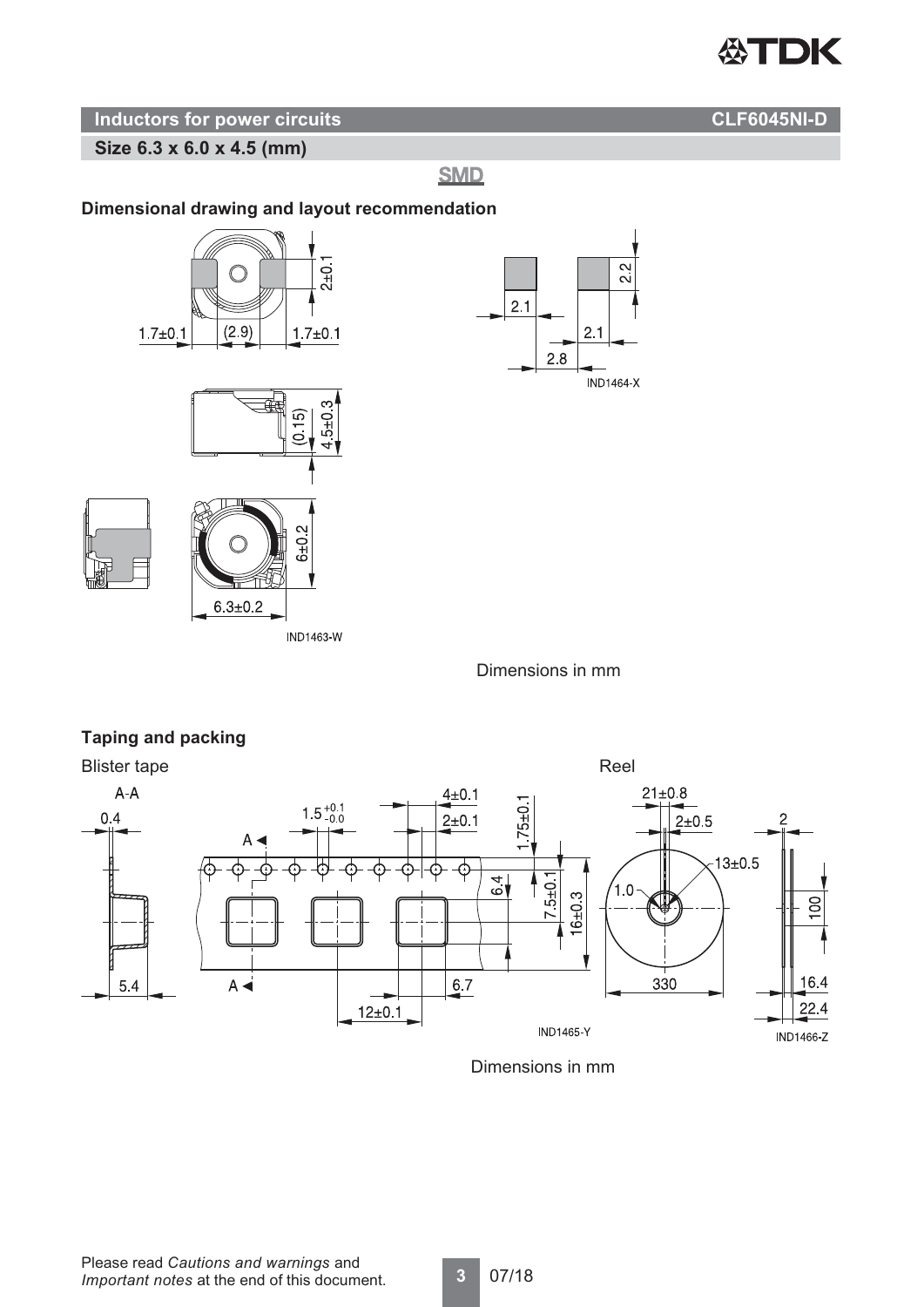

**Size 6.3 x 6.0 x 4.5 (mm)**

# **SMD**

### **Technical data and measuring conditions**

(Measured at room temperature unless otherwise noted)

| Rated inductance $L_R$       | Measured with LCR meter Agilent 4284A at frequency f <sub>1</sub> , 0.1 V                                                                         |  |  |  |
|------------------------------|---------------------------------------------------------------------------------------------------------------------------------------------------|--|--|--|
| Operating temperature range  | $-55$ °C $\ldots$ +150 °C                                                                                                                         |  |  |  |
| Thermal current Itemp        | Max. permissible DC with temperature increase of $\leq 40$ K                                                                                      |  |  |  |
| Saturation current Isat      | Max. permissible DC with inductance decrease<br>$\Delta L/L_0$ of 30% of it's nominal value                                                       |  |  |  |
| DC resistance $R_{DC}$       | Measured with Burster Resistomat 2329                                                                                                             |  |  |  |
| Solderability (lead-free)    | Dip and look method Sn95.5Ag3.8Cu0.7:<br>+(245 $\pm$ 5) °C, (3 $\pm$ 0.3) s<br>Wetting of soldering area $\geq 90\%$<br>(based on IEC 60068-2-58) |  |  |  |
| Resistance to soldering heat | +260 °C, 40 s (as referenced in JEDEC J-STD 020D)                                                                                                 |  |  |  |
| Climatic category            | 55/150/56 (to IEC 60068-1)                                                                                                                        |  |  |  |
| Storage conditions           | Mounted: $-55 °C$ +150 °C<br>Packaged: $-25$ °C  +40 °C, $\leq$ 75% RH                                                                            |  |  |  |
| Weight                       | Approx. 0.6 g                                                                                                                                     |  |  |  |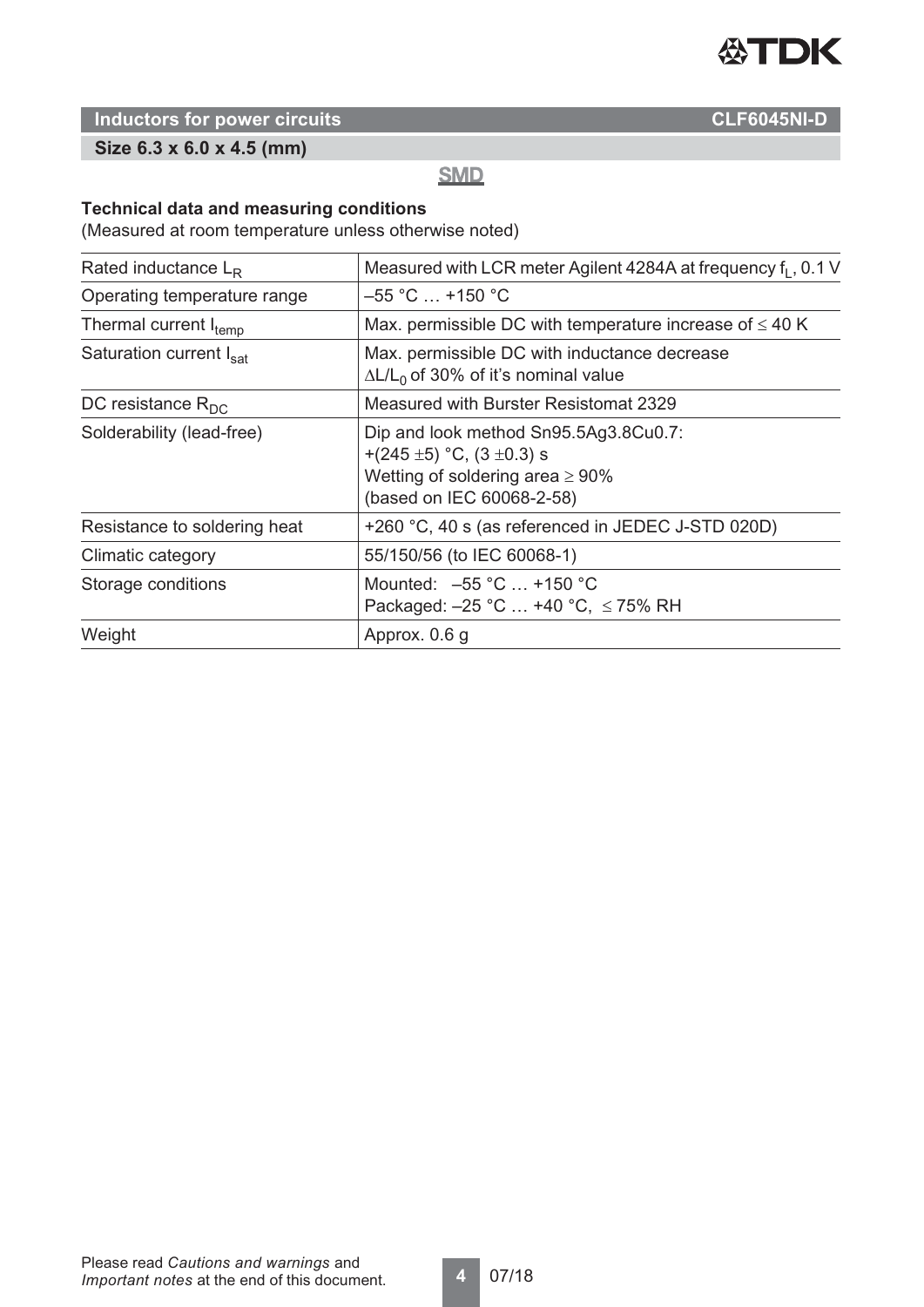# 公TDK

# **Inductors for power circuits CLF6045NI-D**

# **Size 6.3 x 6.0 x 4.5 (mm)**

**SMD** 

### **Characteristics and ordering codes**

| $L_{R}$ | Tol.           | Meas. $ R_{DC}$ |                        | Rated current |                  |                       | Internal code | Ordering code                     |
|---------|----------------|-----------------|------------------------|---------------|------------------|-----------------------|---------------|-----------------------------------|
|         |                | freq.           |                        |               | sat,min Isat,typ | I <sub>temp,typ</sub> |               |                                   |
| μH      |                | kHz             | Ω                      | A             | A                | ΙA                    |               |                                   |
| 1.0     | $\pm 30\%$ 100 |                 | $0.011 \pm 30\%$ 6.70  |               | 8.00             | 4.80                  |               | B82562N4102N000 CLF6045NIT-1R0N-D |
| 1.5     | $±30\% 100$    |                 | $0.013 \pm 30\%$ 5.50  |               | 6.60             | 4.50                  |               | B82562N4152N000 CLF6045NIT-1R5N-D |
| 2.2     | $\pm 30\%$ 100 |                 | $0.015 \pm 30\%$ 4.20  |               | 5.00             | 4.10                  |               | B82562N4222N000 CLF6045NIT-2R2N-D |
| 3.3     | $\pm 30\%$ 100 |                 | $0.019 \pm 30\%$ 3.50  |               | 4.30             | 3.70                  |               | B82562N4332N000 CLF6045NIT-3R3N-D |
| 4.7     | $\pm 30\%$ 100 |                 | $0.023 \pm 30\%$ 3.10  |               | 3.60             | 3.30                  |               | B82562N4472N000 CLF6045NIT-4R7N-D |
| 6.8     | $\pm 30\%$ 100 |                 | $0.027 \pm 30\%$ 2.50  |               | 3.10             | 3.10                  |               | B82562N4682N000 CLF6045NIT-6R8N-D |
| 10      | $±20\% 100$    |                 | $0.035 + 20\%$ 2.10    |               | 2.40             | 2.60                  |               | B82562N4103M000 CLF6045NIT-100M-D |
| 15      | $\pm 20\%$ 100 |                 | $0.060 \pm 20\%$ 1.70  |               | 2.00             | 2.00                  |               | B82562N4153M000 CLF6045NIT-150M-D |
| 22      | $\pm 20\%$ 100 |                 | $0.075 \pm 20\%$  1.40 |               | 1.70             | 1.80                  |               | B82562N4223M000 CLF6045NIT-220M-D |
| 33      | $\pm 20\%$ 100 |                 | $0.100 \pm 20\%$ 1.10  |               | 1.40             | 1.60                  |               | B82562N4333M000 CLF6045NIT-330M-D |
| 47      | $\pm 20\%$ 100 |                 | $0.130 + 20\%$ 0.97    |               | 1.20             | 1.40                  |               | B82562N4473M000 CLF6045NIT-470M-D |
| 68      | $\pm 20\%$ 100 |                 | $0.200 \pm 20\%$ 0.81  |               | 0.90             | 1.10                  |               | B82562N4683M000 CLF6045NIT-680M-D |
| 100     | $±20\%$ 100    |                 | $0.320 + 20\%$ 0.61    |               | 0.80             | 0.86                  |               | B82562N4104M000 CLF6045NIT-101M-D |
| 150     | $\pm 20\%$ 100 |                 | $0.480 + 20\%$ 0.53    |               | 0.65             | 0.72                  |               | B82562N4154M000 CLF6045NIT-151M-D |
| 220     | $±20\% 100$    |                 | $0.720 + 20\%$ $0.47$  |               | 0.52             | 0.57                  |               | B82562N4224M000 CLF6045NIT-221M-D |
| 330     | $\pm 20\%$ 100 |                 | $0.920 \pm 20\%$ 0.36  |               | 0.43             | 0.49                  |               | B82562N4334M000 CLF6045NIT-331M-D |
| 470     | $±20\% 100$    |                 | 1.300 $\pm$ 20% 0.28   |               | 0.36             | 0.41                  |               | B82562N4474M000 CLF6045NIT-471M-D |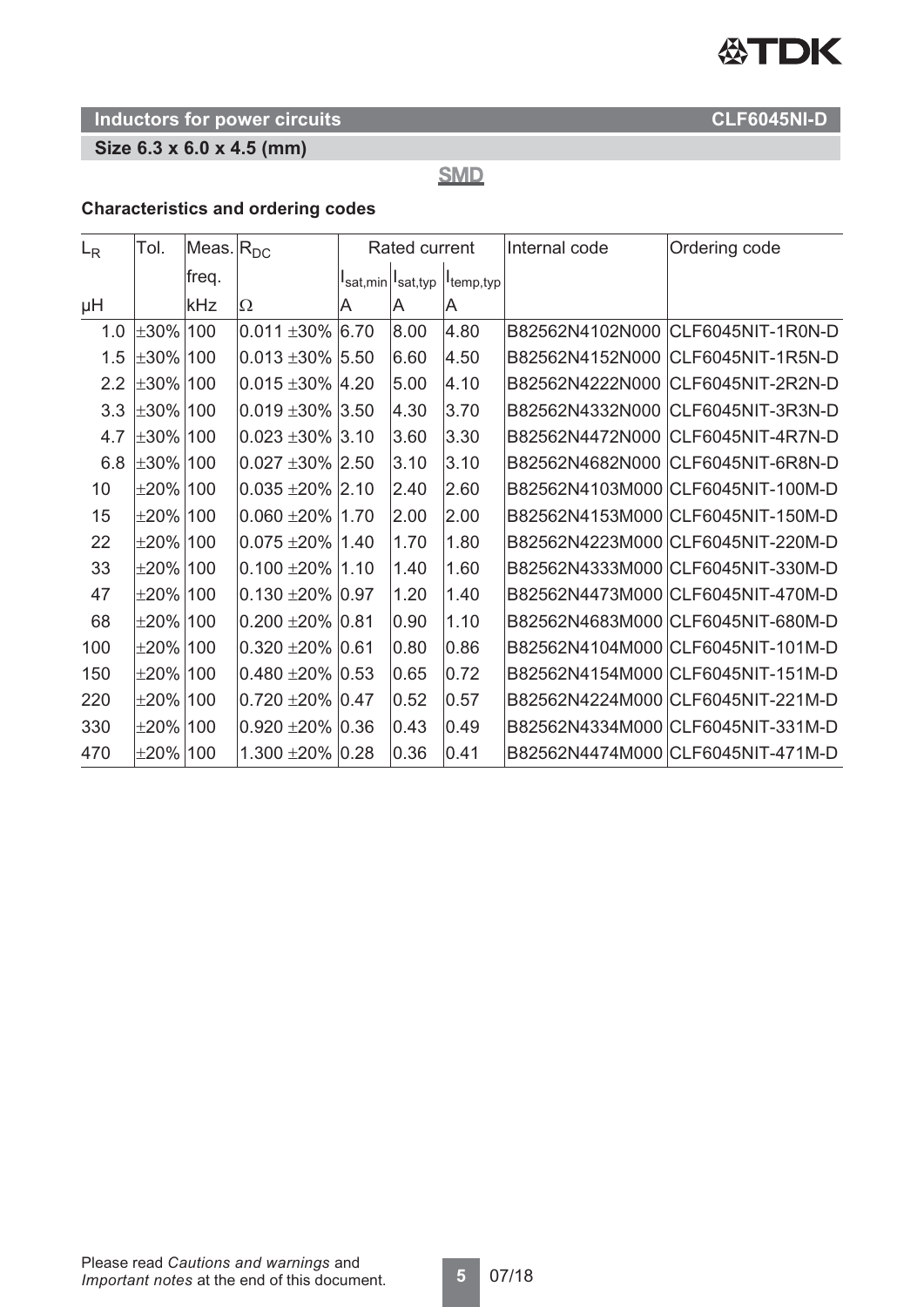

**Size 6.3 x 6.0 x 4.5 (mm)**

**SMD** 

## **Inductance L versus DC superposition**  $I_{DC}$

measured with LCR meter Agilent 4284A and Agilent 42842, typical values at +20 °C

### **CLF6045NIT-1R0N-D**



### **CLF6045NIT-100M-D**



### **CLF6045NIT-3R3N-D**



### **CLF6045NIT-330M-D**



Please read *Cautions and warnings* and *Important notes* at the end of this document.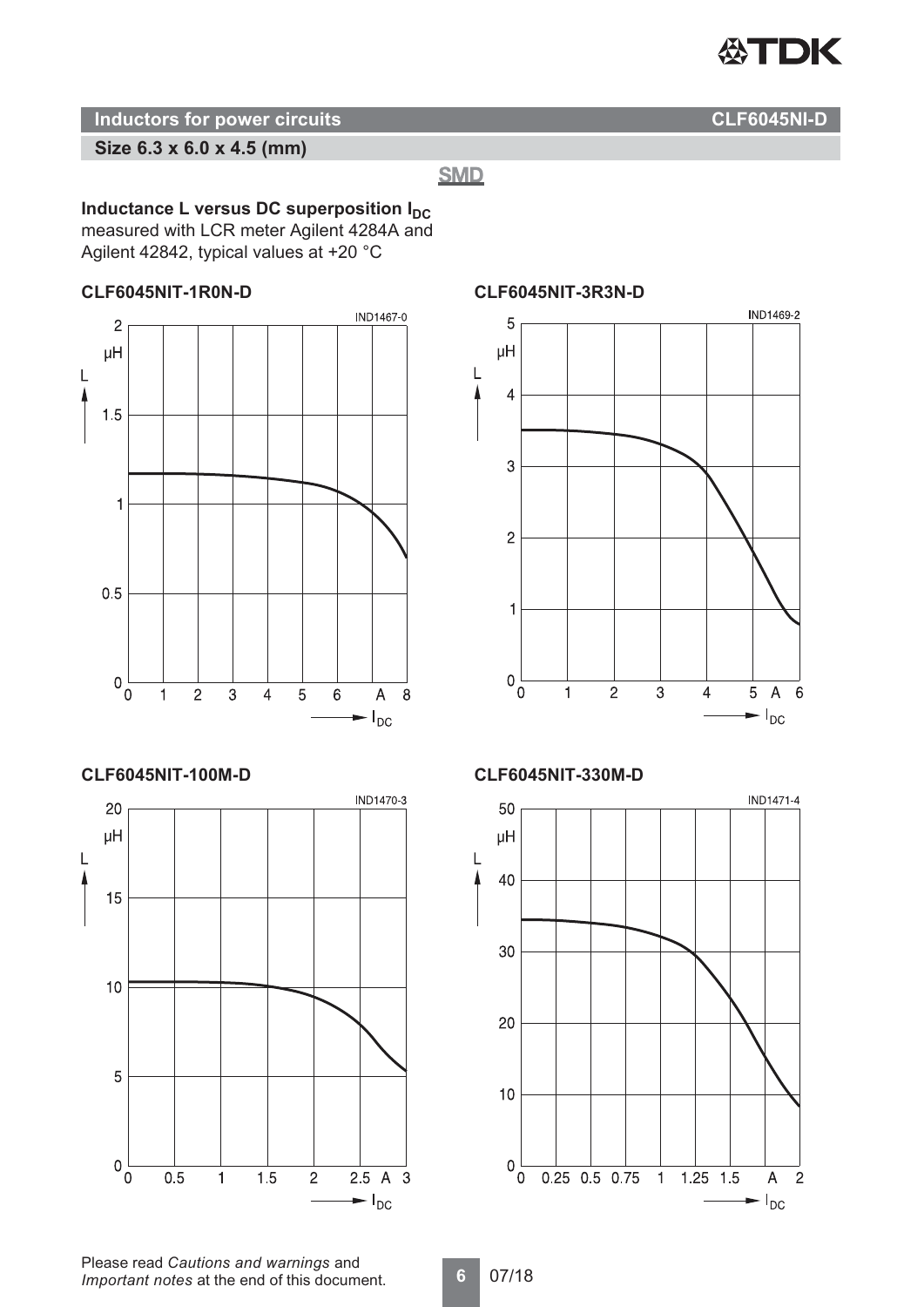

# **Size 6.3 x 6.0 x 4.5 (mm)**



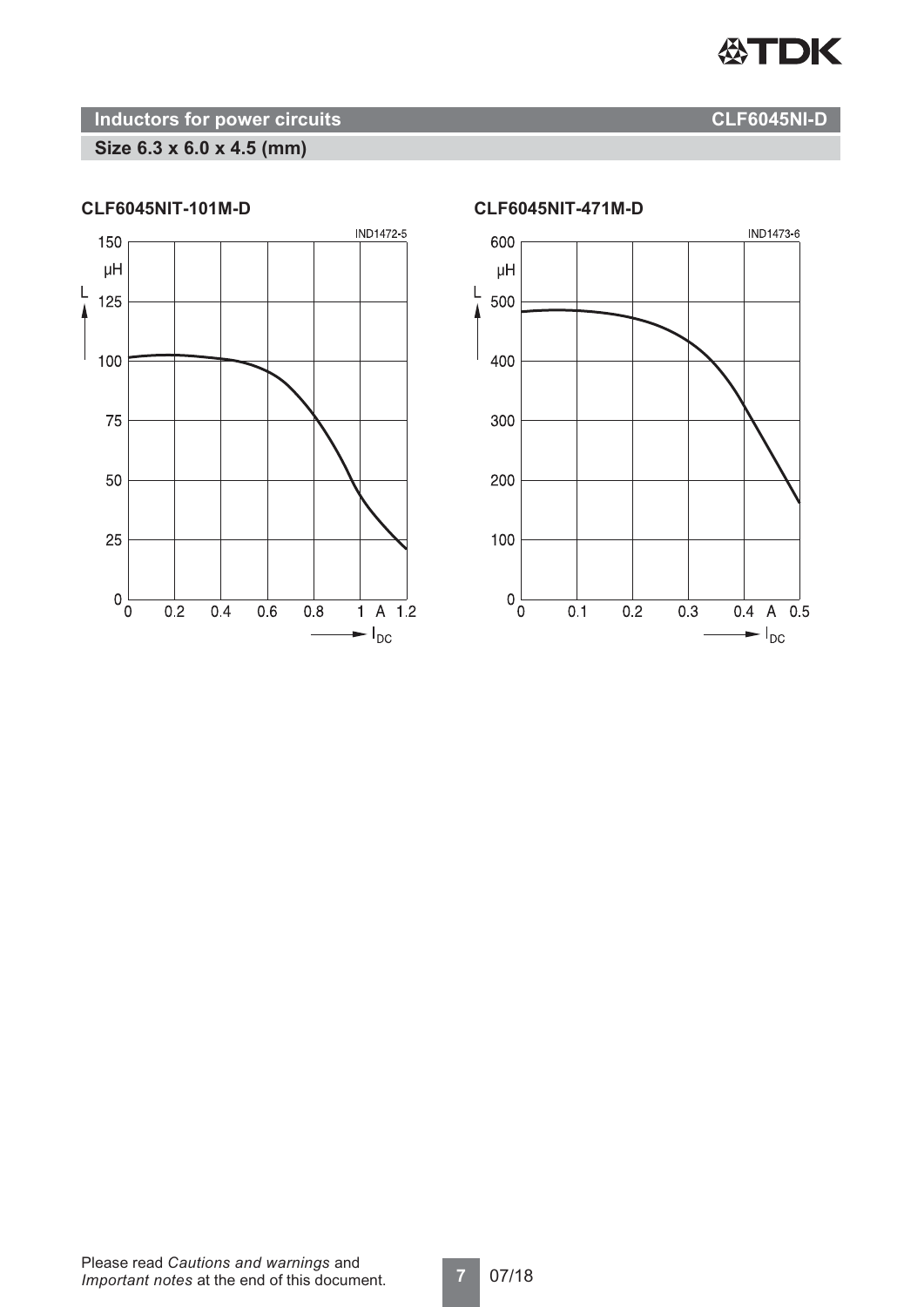

### **Cautions and warnings**

- Please note the recommendations in our Inductors data book (latest edition) and in the data sheets.
	- Particular attention should be paid to the derating curves given there.
	- The soldering conditions should also be observed. Temperatures quoted in relation to wave soldering refer to the pin, not the housing.
- If the components are to be washed varnished it is necessary to check whether the washing varnish agent that is used has a negative effect on the wire insulation, any plastics that are used, or on glued joints. In particular, it is possible for washing varnish agent residues to have a negative effect in the long-term on wire insulation.

Washing processes may damage the product due to the possible static or cyclic mechanical loads (e.g. ultrasonic cleaning). They may cause cracks to develop on the product and its parts, which might lead to reduced reliability or lifetime.

- The following points must be observed if the components are potted in customer applications:
	- Many potting materials shrink as they harden. They therefore exert a pressure on the plastic housing or core. This pressure can have a deleterious effect on electrical properties, and in extreme cases can damage the core or plastic housing mechanically.
	- It is necessary to check whether the potting material used attacks or destroys the wire insulation, plastics or glue.
	- The effect of the potting material can change the high-frequency behaviour of the components.
- Ferrites are sensitive to direct impact. This can cause the core material to flake, or lead to breakage of the core.
- Even for customer-specific products, conclusive validation of the component in the circuit can only be carried out by the customer.

### **Display of ordering codes for EPCOS products**

The ordering code for one and the same product can be represented differently in data sheets, data books, other publications and the website of EPCOS, or in order-related documents such as shipping notes, order confirmations and product labels. **The varying representations of the ordering codes are due to different processes employed and do not affect the specifications of the respective products**. Detailed information can be found on the Internet under www.epcos.com/orderingcodes.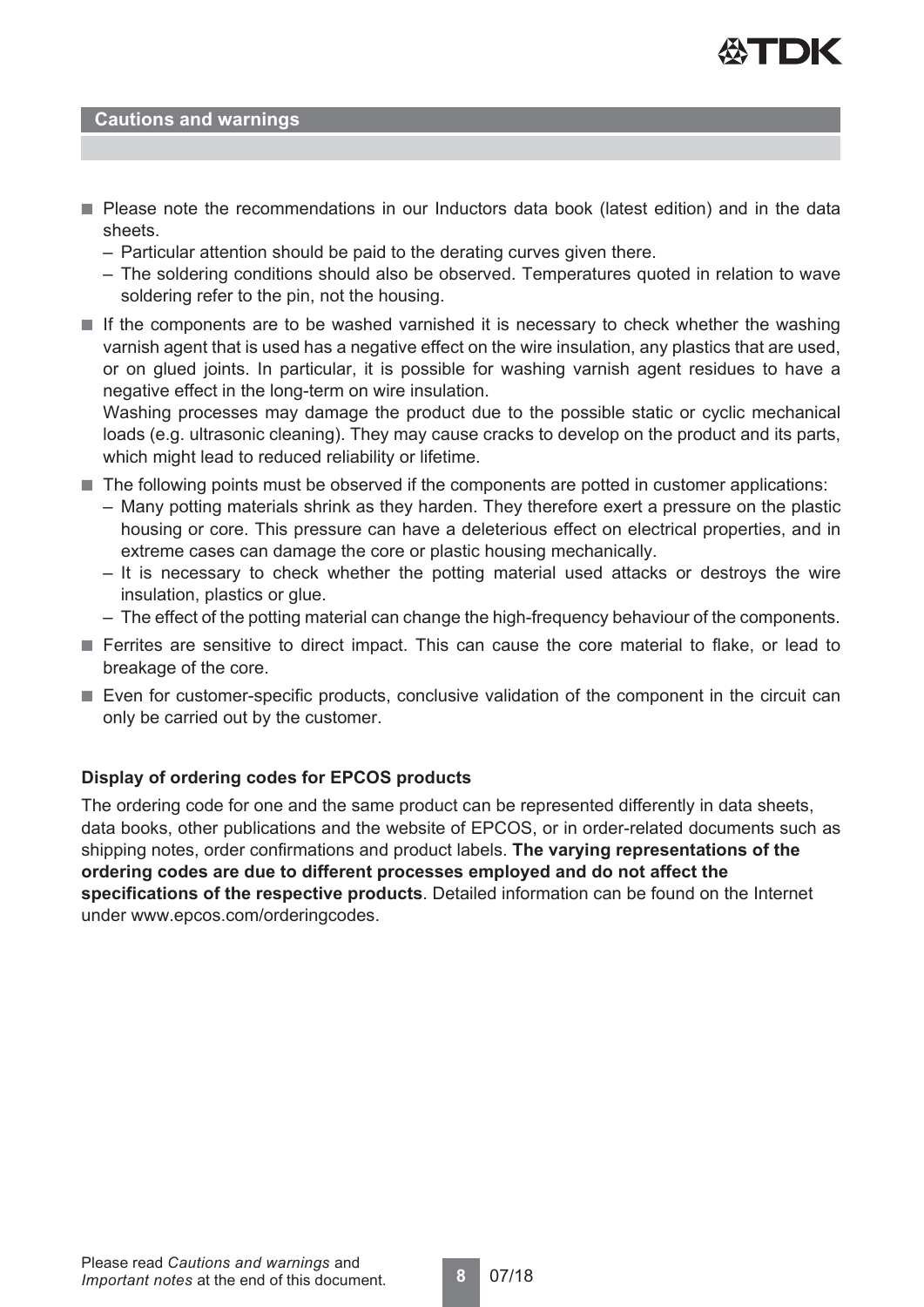

**Important notes**

The following applies to all products named in this publication:

- 1. Some parts of this publication contain **statements about the suitability of our products for certain areas of application**. These statements are based on our knowledge of typical requirements that are often placed on our products in the areas of application concerned. We nevertheless expressly point out **that such statements cannot be regarded as binding statements about the suitability of our products for a particular customer application.** As a rule, EPCOS is either unfamiliar with individual customer applications or less familiar with them than the customers themselves. For these reasons, it is always ultimately incumbent on the customer to check and decide whether an EPCOS product with the properties described in the product specification is suitable for use in a particular customer application.
- 2. We also point out that **in individual cases, a malfunction of electronic components or failure before the end of their usual service life cannot be completely ruled out in the current state of the art, even if they are operated as specified.** In customer applications requiring a very high level of operational safety and especially in customer applications in which the malfunction or failure of an electronic component could endanger human life or health (e.g. in accident prevention or life-saving systems), it must therefore be ensured by means of suitable design of the customer application or other action taken by the customer (e.g. installation of protective circuitry or redundancy) that no injury or damage is sustained by third parties in the event of malfunction or failure of an electronic component.
- 3. **The warnings, cautions and product-specific notes must be observed**.
- 4. In order to satisfy certain technical requirements, **some of the products described in this publication may contain substances subject to restrictions in certain jurisdictions (e.g. because they are classed as hazardous)**. Useful information on this will be found in our Material Data Sheets on the Internet (www.epcos.com/material). Should you have any more detailed questions, please contact our sales offices.
- 5. We constantly strive to improve our products. Consequently, **the products described in this publication may change from time to time**. The same is true of the corresponding product specifications. Please check therefore to what extent product descriptions and specifications contained in this publication are still applicable before or when you place an order.

We also **reserve the right to discontinue production and delivery of products**. Consequently, we cannot guarantee that all products named in this publication will always be available. The aforementioned does not apply in the case of individual agreements deviating from the foregoing for customer-specific products.

6. Unless otherwise agreed in individual contracts, **all orders are subject to the current version of the "General Terms of Delivery for Products and Services in the Electrical Industry" published by the German Electrical and Electronics Industry Association (ZVEI)**.